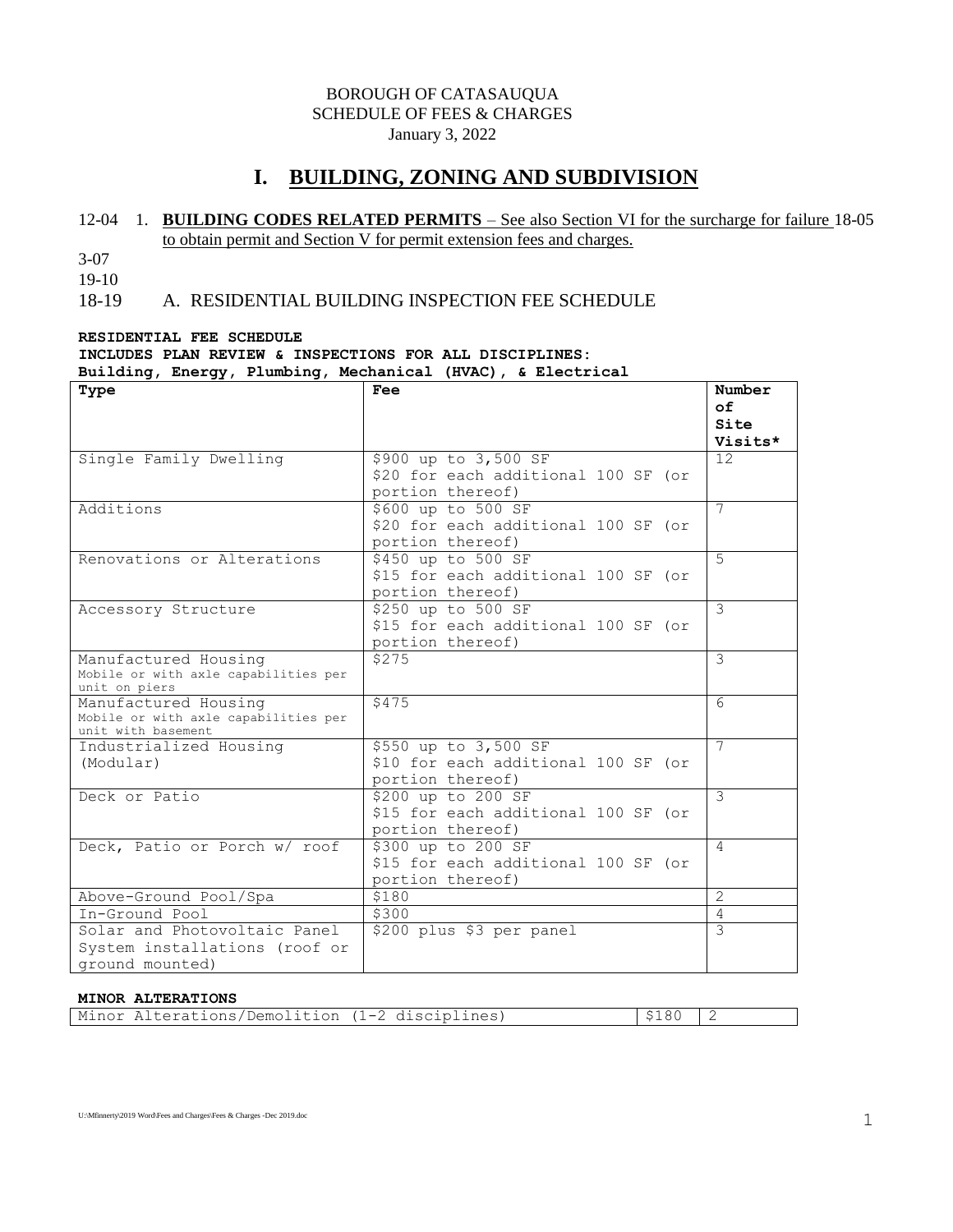**ELECTRIC**

| nspection<br>◝▵<br>$\sqrt{1}$<br>$\sim$<br>-----<br>.<br>. | $\sim$<br>. .<br>-- | - |
|------------------------------------------------------------|---------------------|---|

#### **NOTES AND ADDITIONAL SERVICES**

| Plan review re-submission for incomplete or denied plans                     | $$60 / hr**$ |
|------------------------------------------------------------------------------|--------------|
| Inspections only, re-inspections or additional inspections                   | \$60 / hr    |
| Consultation, site visits and/or attendance at meetings                      | \$60 / hr    |
| with applicants, Township Officials or staff                                 |              |
| Building Code Official services                                              | \$65 / hr    |
| Administration services (beyond typical permitting                           | \$40 / hr    |
| process)                                                                     |              |
| Code Enforcement, Permit Coordination, Rental Inspection,                    | \$55 / hr    |
| Health Inspection services                                                   |              |
| Borough Administration fee per permit                                        | \$50         |
| Building Board of Appeals application                                        | \$150        |
| *If the number of site visits exceeds the number listed                      | \$60 / hr    |
| above, the applicant will be charged for each additional                     |              |
| inspection.                                                                  |              |
| **All hourly rates are based on a one-hour minimum fee.                      |              |
| CodeMaster may require building plans and specifications to be stamped       |              |
| and/or sealed by a design professional licensed in the Commonwealth of       |              |
| Pennsylvania. This would typically apply to non-conventional type            |              |
| construction or structures.                                                  |              |
| All listed fees containing a square foot price are calculated on the         |              |
| industry standard square footage basis measured outside-to-outside           |              |
| dimensions of all levels of the structure, and shall include basements,      |              |
| bays, hallways, stairways, utility/mechanical rooms, storage rooms, lobbies, |              |
| attached garages, foyers, elevators, decks, covered patios, porches, and     |              |
| attics that have a minimum headroom height of six feet.                      |              |

### B. COMMERCIAL BUILDING INSPECTION FEE SCHEDULE

#### **COMMERCIAL FEE SCHEDULE INCLUDES PLAN REVIEW & INSPECTIONS FOR ALL DISCIPLINES: Building, Energy, Plumbing, Mechanical (HVAC), & Electrical**

| --------                                | -----977                                    |             | 22             |                                                        | \******//        |             |                    |                             |                  |             |                |                       |
|-----------------------------------------|---------------------------------------------|-------------|----------------|--------------------------------------------------------|------------------|-------------|--------------------|-----------------------------|------------------|-------------|----------------|-----------------------|
| <b>Building Gross</b><br>Square Footage | New Construction<br>(3 or more disciplines) |             |                | Alterations and Renovations<br>(3 or more disciplines) |                  |             | 1 to 2 Disciplines |                             |                  |             |                |                       |
|                                         | Inspec-<br>tions                            | Unit        | Plan<br>Review | # Site<br>Visits<br>$\star$                            | Inspec<br>-tions | Unit        | Plan<br>Review     | # Site<br>Visits<br>$\star$ | Inspec<br>-tions | Unit        | Plan<br>Review | # Site<br>Visits<br>* |
| Change of<br>Occupancy                  | N/A                                         |             | N/A            |                                                        | \$200            |             | N/A                | $\mathbf{1}$                | \$100            |             | N/A            |                       |
| Minor Change<br>$(1 \text{visit})$      | N/A                                         |             | N/A            |                                                        | \$200            |             | N/A                |                             | \$110            |             | \$100          | $\mathbf{1}$          |
| $1$ to $2,000$                          | \$700                                       | Lump<br>Sum | \$400          | 8                                                      | \$550            | Lump<br>Sum | \$400              | 6                           | \$250            | Lump<br>Sum | \$125          | 3                     |
| 2,001 to 5,000                          | \$0.42                                      | Per<br>SF   | \$450          | 11                                                     | \$0.32           | Per<br>SF   | \$450              |                             | \$350            | Per<br>SF   | \$150          | 4                     |
| $5,001$ to<br>10,000                    | \$0.38                                      | Per<br>SF   | \$600          | 14                                                     | \$0.29           | Per<br>SF   | \$600              | 7                           | \$0.08           | Per<br>SF   | \$150          | 4                     |
| 10,001 to<br>25,000                     | \$0.35                                      | Per<br>SF   | \$700          | 18                                                     | \$0.26           | Per<br>SF   | \$700              | 8                           | \$0.07           | Per<br>SF   | \$175          | 5                     |
| 25,001 to<br>50,000                     | \$0.32                                      | Per<br>SF   | \$750          | 2.0                                                    | \$0.24           | Per<br>SF   | \$750              | 8                           | \$0.06           | Per<br>SF   | \$175          | 5                     |
| 50,001 to<br>100,000                    | \$0.27                                      | Per<br>SF   | \$800          | 25                                                     | \$0.22           | Per<br>SF   | \$800              | 10                          | \$0.05           | Per<br>SF   | \$200          | $6 \overline{6}$      |
| 100,001 to<br>200,000                   | \$0.22                                      | Per<br>SF   | \$900          | 30                                                     | \$0.18           | Per<br>SF   | \$900              | 12                          | \$0.04           | Per<br>SF   | \$250          | 6                     |
| 200,001 to<br>300,000                   | \$0.18                                      | Per<br>SF   | \$1,000        | 40                                                     | \$0.13           | Per<br>SF   | \$1,000            | 14                          | \$0.03           | Per<br>SF   | \$250          | 8                     |
| Over 300,001                            | Ouote                                       |             | Ouote          | Ouote                                                  | Quote            |             | Ouote              | Ouote                       | \$0.02           | Per<br>SF   | \$300          | 10                    |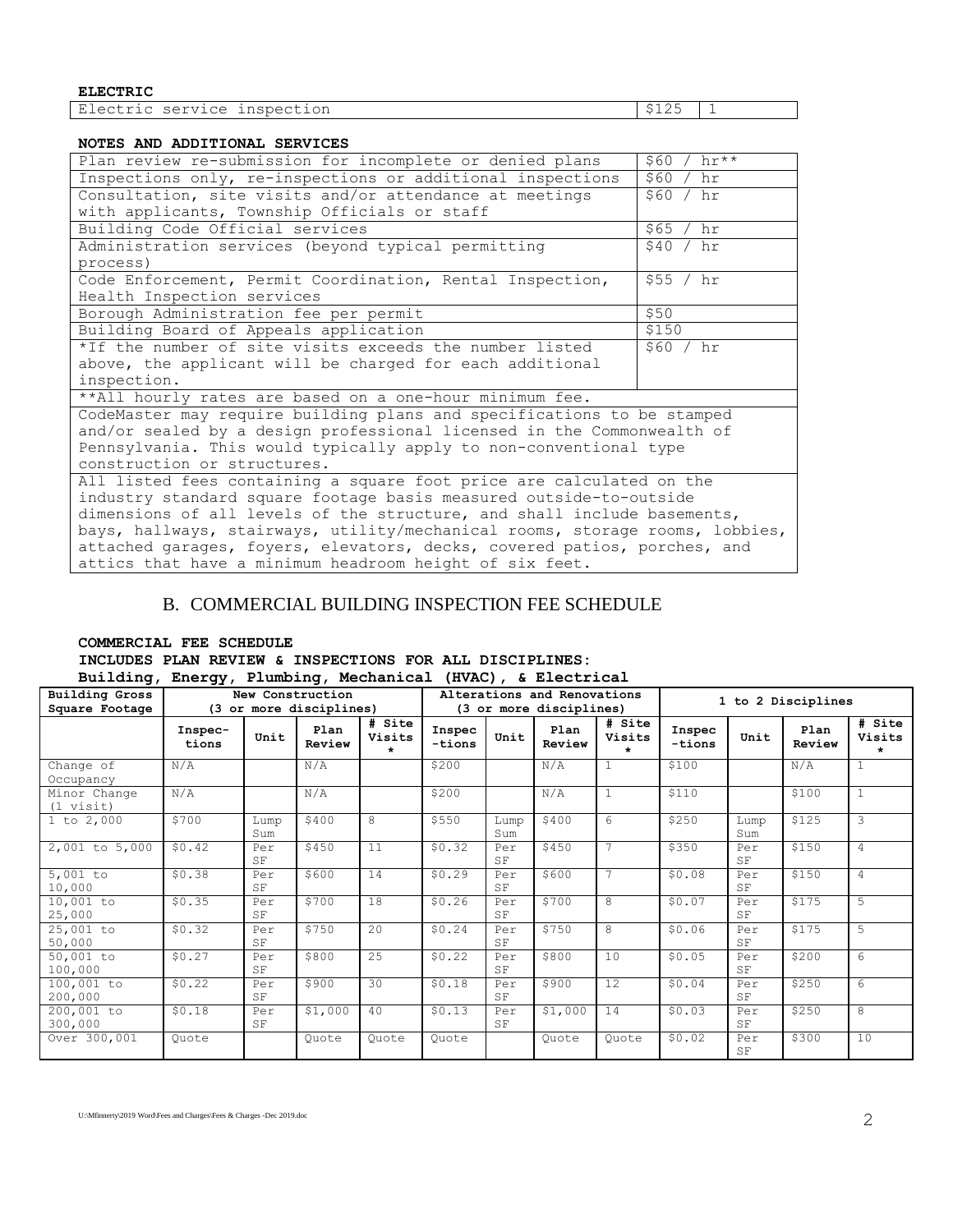#### **NOTES AND ADDITIONAL SERVICES**

| Plan review re-submission for incomplete or denied plans                               | \$250                    |  |  |  |  |
|----------------------------------------------------------------------------------------|--------------------------|--|--|--|--|
| Inspections only, re-inspections or additional inspections                             | \$75                     |  |  |  |  |
| Consultation, site visits and/or attendance at meetings with                           | $$75 / hr**$             |  |  |  |  |
| applicants, Township Officials or staff                                                |                          |  |  |  |  |
| Building Code Official services                                                        | \$65 / hr                |  |  |  |  |
| Administration services (beyond typical permitting process)                            | \$40 / hr                |  |  |  |  |
| Code Enforcement, Permit Coordination, Rental Inspection,                              | \$55 / hr                |  |  |  |  |
| Health Inspection services                                                             |                          |  |  |  |  |
| Solar and Photovoltaic Panel System installations (roof or                             | \$350 plus \$3 per panel |  |  |  |  |
| ground mounted)                                                                        |                          |  |  |  |  |
| Borough Administration fee per permit                                                  | \$50                     |  |  |  |  |
| Building Board of Appeals application                                                  | \$150                    |  |  |  |  |
| *If the number of site visits exceeds the number listed above,                         | \$75 / hr                |  |  |  |  |
| the applicant will be charged for each additional inspection.                          |                          |  |  |  |  |
| **All hourly rates are based on a one-hour minimum fee.                                |                          |  |  |  |  |
| Phased projects may require more services and may be assessed an additional fee.       |                          |  |  |  |  |
| All listed fees containing a square foot price are calculated on the industry standard |                          |  |  |  |  |
| square footage basis measured outside-to-outside dimensions of all levels of the       |                          |  |  |  |  |
| structure, and shall include basements, bays, hallways, stairways, utility/mechanical  |                          |  |  |  |  |
| rooms, storage rooms, lobbies, attached garages, foyers, elevators, decks, covered     |                          |  |  |  |  |
| patios, porches, and attics that have a minimum headroom height of six feet.           |                          |  |  |  |  |

### 12-04 2. **ZONING FEES** – See also Section VI for the surcharge for failure to obtain permit and

- 19-10 Section V for permit extension fees and charges.
- 9-00

9-14 A. Zoning Permit Fees

- 1. Zoning Permit not subject to Building Permit \$50.00
- 2. Zoning Permit subject to Building Permit fee included in Building Permit
- 3. Occupancy Permit fee included in Zoning Permit or Building Permit fee as applicable
- B. Zoning Appeals and Hearings
	- 1. Validity Challenge (substantive, procedural, curative amendment and validity variance), filing fee – \$2,500.00
	- 2. All other matters requiring a hearing, filing fee \$500.00
	- 3. Continuance fee (when re-advertising required) \$250.00
	- 4. Landowner Petition for Amendment \$2,500.00 (In addition, the Landowner may be required to reimburse consulting and legal fees to prepare/analyze proposed amendment)
	- 5. Withdrawal of Appeal / Hearing Request:
		- (a). Before advertisement  $-50\%$  refund of applicable fee.
	- (b). After advertisement but before hearing convened 25% of fee
	- 6. Certificate of Non-Conformity
		- (a). Within 1 year of creation of Non-Conforming Use \$50.00
		- (b). After 1 year of creation but before 2 years \$100.00
		- (c). Two  $(2)$  years or later  $-$  \$250.00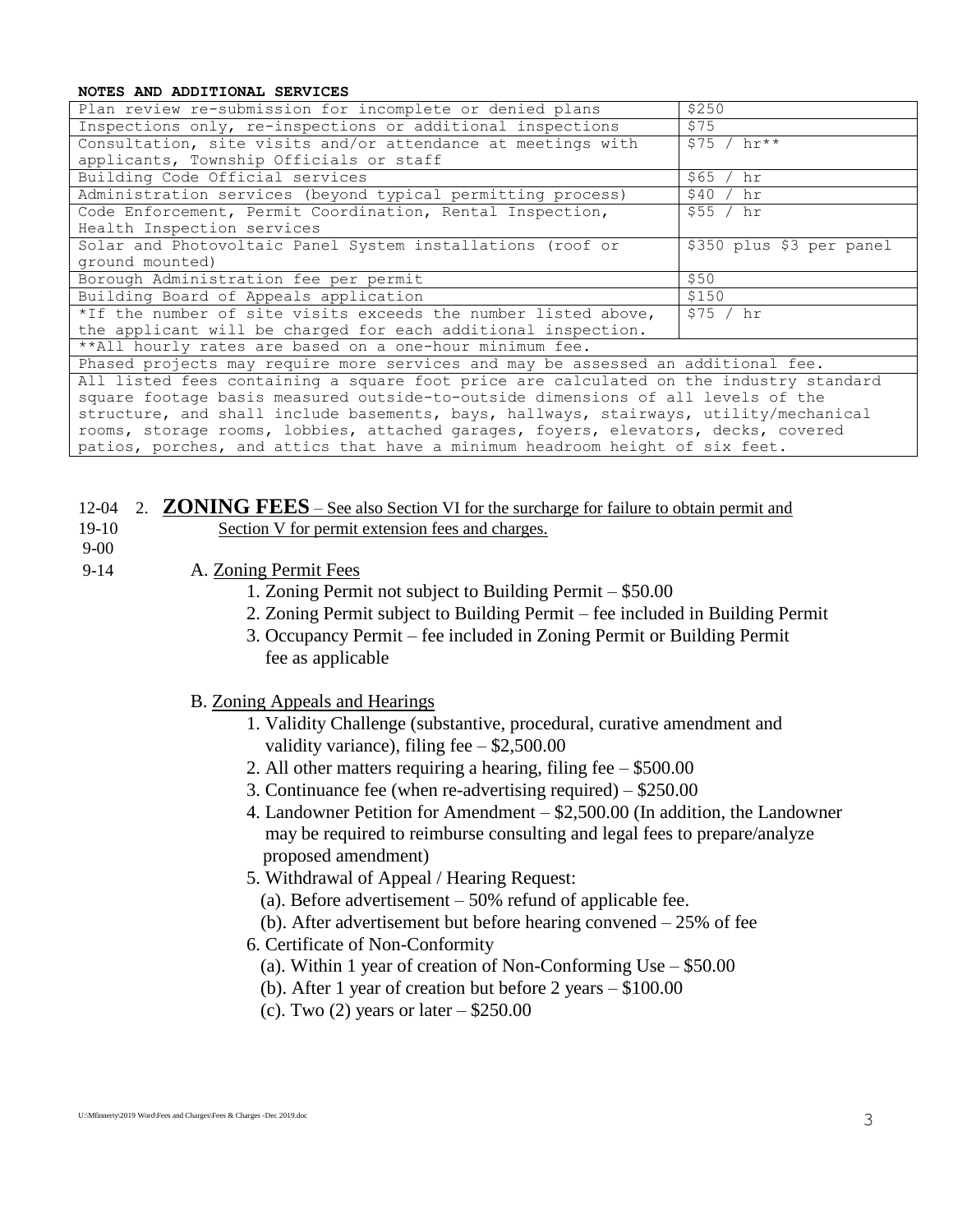## 25-84 3. **SUBDIVISION AND LAND DEVELOPMENT FEES**

| Exclusive of review fees as defined in the SALDO          |
|-----------------------------------------------------------|
| See also Section V for permit extension fees and charges. |

12-05 A. Residential Land Development

19-10

- 09-14 (Not including Lot Line Adjustment or Consolidation)
	- 1. Sketch / Feasibility Plan \$250.00
	- 2. All other Plans (Preliminary, Final and Preliminary/Final, fee per plan)
		- (a). Creation of 3 lots/units or less \$750.00
		- (b). Creation of 4 lots/units or more 750.00 plus 50.00 for each additional lot/unit in excess of 3
	- B. Non-residential Land Development
		- a. Sketch / Feasibility Plan \$250.00
		- b. All other Plans (Preliminary and Final, fee per plan) \$750.00
			- plus 50.00 for each acre or part thereof
	- C. Mixed Use
		- a. Sketch / Feasibility Plan \$250.00
		- b. All other Plans (Preliminary and Final, fee per plan) \$750.00 plus
		- \$50.00 for each residential unit and \$50.00 for each acre or part thereof
	- D. Lot Line Adjustment Plan
		- \$750.00 (not to be duplicated with other land development fees)
	- E. Lot Consolidation Plan

\$750.00 (not to be duplicated with other land development fees)

- F. Contribution in lieu of outdoor recreation land:
	- 1. Residential per dwelling unit \$835.00
	- 2. Non-residential per 1500 square feet \$835.00
- F. **NOTE:** See Subdivision Ordinance for Other Charges for Engineering and Legal services.

### 12-93 4. **BUILDING AND PROPERTY INSPECTIONS**

| A. Pre-settlement Inspections:                       | \$50.00                                         |         |
|------------------------------------------------------|-------------------------------------------------|---------|
| B. Housing and Rental Inspections:                   |                                                 |         |
| Inspection of Common Areas:                          |                                                 | \$50.00 |
|                                                      | Apartment unit prior to occupancy/re-occupancy: | \$25.00 |
| C. Fire Safety Inspection - Nonresidential Property: |                                                 |         |
| <b>Commercial Property</b>                           | \$25.00                                         |         |
| <b>Industrial Property</b>                           | \$75.00                                         |         |

## **II. RECREATION FEES AND CHARGES**

### 15-90 1. CHARGES FOR ADMISSION TO MUNICIPAL POOL:

|       | A. DAILY RATES:                                            |         | After $4:00$ PM |
|-------|------------------------------------------------------------|---------|-----------------|
| 10-91 | Adults/Residents (Of Catasaugua - 18 and over with ID      | \$7.00  | \$4.00          |
| 5-92  | Adults/Non-Resident (incl. N Cata) and resident without ID | \$10.00 | \$6.00          |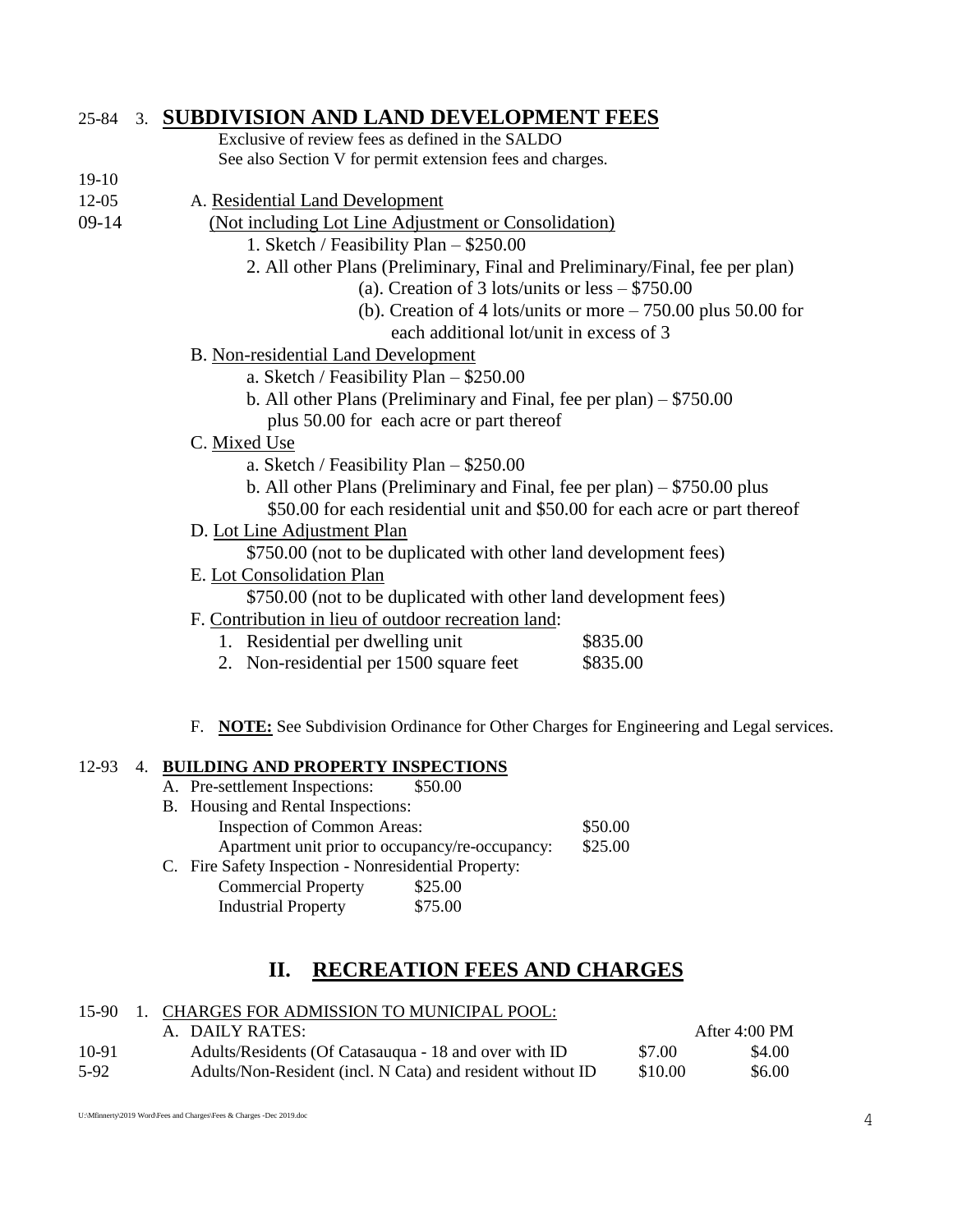| 5-93      | Children (Birth to 17 years)                                                                                                                                                                      |                    | \$5.00                | \$3.00 |
|-----------|---------------------------------------------------------------------------------------------------------------------------------------------------------------------------------------------------|--------------------|-----------------------|--------|
| $7-01$    | Exception: One child 2 years or younger is admitted free                                                                                                                                          |                    |                       |        |
| 8-02      | when accompanied by a paying adult.                                                                                                                                                               |                    |                       |        |
| 17-94     | Evening Swim – After 4:00 PM the daily rates are reduced as shown above.                                                                                                                          |                    |                       |        |
| 17-04     |                                                                                                                                                                                                   |                    |                       |        |
| $14 - 10$ |                                                                                                                                                                                                   |                    |                       |        |
| $7 - 13$  |                                                                                                                                                                                                   |                    |                       |        |
|           | <b>B. SEASON RATES:</b>                                                                                                                                                                           | <b>FULL SEASON</b> | <b>AFTER JULY 7TH</b> |        |
| 11-95     | Children (Birth to 17 years)                                                                                                                                                                      | \$50.00            | \$35.00               |        |
| 13-99     | Adult/Resident (Of Catasauqua)                                                                                                                                                                    | \$55.00            | \$50.00               |        |
| 17-99     | Adult/Non-Resident(incl. NCata)                                                                                                                                                                   | \$100.00           | \$90.00               |        |
| 17-04     | Family Plan/Resident:                                                                                                                                                                             |                    |                       |        |
| $9 - 08$  | <b>First Adult</b>                                                                                                                                                                                | \$55.00            | \$50.00               |        |
| 15-09     | Second Adult (maximum two)                                                                                                                                                                        | \$50.00            | \$45.00               |        |
| $7-13$    | Children, with paying adult on plan                                                                                                                                                               | \$20.00/child      | \$20.00/child         |        |
| 23-16     | Family Plan/North Catasauqua                                                                                                                                                                      |                    |                       |        |
|           | <b>First Adult</b>                                                                                                                                                                                | \$85.00            | \$80.00               |        |
|           | Second Adult (maximum two)                                                                                                                                                                        | \$55.00            | \$50.00               |        |
|           | Children, with paying adult on plan                                                                                                                                                               | \$20.00/child      | \$20.00/child         |        |
|           | Family Plan Other Non-Resident                                                                                                                                                                    |                    |                       |        |
|           | <b>First Adult</b>                                                                                                                                                                                | \$130.00           | \$120.00              |        |
|           | Second Adult (maximum two)                                                                                                                                                                        | \$100.00           | \$90.00               |        |
|           | Children, with paying adult on plan                                                                                                                                                               | \$20.00/child      | \$20.00/child         |        |
|           | Family plan shall a minimum of one $(1)$ and not more than two $(2)$ adults residing at the same address,<br>and as many children as requested living at the same address, at the per child rate. |                    |                       |        |
|           | Senior Citizens Catasauqua Residents age 62 and over as of May 1, are eligible for permanent free<br>swimming pass upon proof of age, obtainable at the Borough Office.                           |                    |                       |        |

Lost Season Ticket Replacement Charge: \$5.00

### 6-02 C. SWIMMING LESSONS \$32.00/Session – lessons given by the Suburban North YMCA

17-04

| 2-89      | 2. | <b>TENNIS FEES</b>                                                                   |
|-----------|----|--------------------------------------------------------------------------------------|
|           |    | A. Catasauqua Resident Student<br>\$5.00                                             |
|           |    | B. Catasauqua Resident Adult<br>\$10.00                                              |
| 11-95     |    | C. Non-Resident Student<br>\$5.00                                                    |
|           |    | D. Non-Resident Adult<br>\$20.00                                                     |
| 13-98     |    | E. Rental of tennis courts pursuant to Ordinance #1085<br>\$25.00 Per Court Per Week |
| 17-88.    | 3. | <b>PAVILION FEES</b> – See also maintenance security deposit                         |
| $5-93$    |    | Large Pavilion<br>\$200.00/Day                                                       |
| $9 - 00$  |    | <b>Small Pavilion</b><br>\$100.00/Day                                                |
| $10-05$   |    | \$75.00/Day<br><b>Band Shell</b>                                                     |
| $6 - 04$  |    | Picnic Pad<br>\$25.00/Day                                                            |
| $9 - 08$  |    | Maintenance security deposit per rental<br>\$100.00                                  |
| $22 - 13$ |    |                                                                                      |
| $9 - 15$  |    |                                                                                      |

U:\Mfinnerty\2019 Word\Fees and Charges\Fees & Charges -Dec 2019.doc 5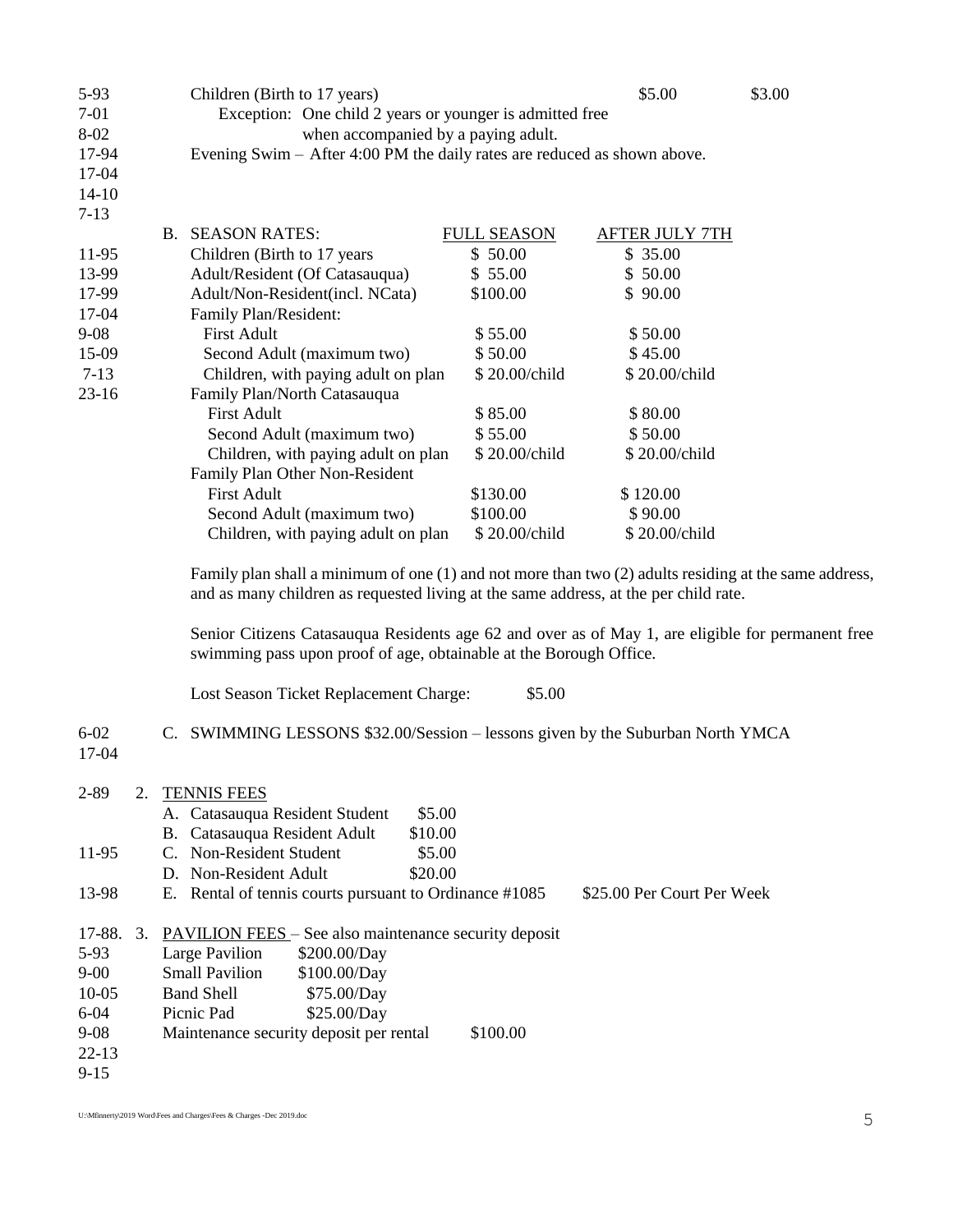### 17-88 4. LEAGUE FEES

8-97 Use of volleyball/basketball/tennis courts for league play - \$50.00/Team Using the Courts.

11-92 1. FEE FOR RESIDENTIAL REFUSE COLLECTION

23-14 \$360.00 Per Unit – Effective 1/3/2022

4-06

The above fee is in addition to other entrance fees required of the league for referees, trophies, supplies, etc.

# **III. UTILITY CHARGES AND FEES**

| 18-19<br>$1 - 21$<br>$12 - 21$ |    | (Rate History: 11-92, 22-96, 17-99, 17-04, 18-05, 19-08, 16-12, 22-13, 1-21, 12-21)  |
|--------------------------------|----|--------------------------------------------------------------------------------------|
|                                |    |                                                                                      |
| 15-90                          | 2. | <b>CHARGES FOR WATER</b>                                                             |
| 12-93                          |    | A. Non-metered Rates:<br>\$50.00/Unit-Minimum                                        |
| 19-95                          |    | B. Metered Rates: Effective for consumption billed on or after 1/1/2021              |
| 14-02                          |    | 1. First 5,000 gallons per quarter for the FIRST unit- First unit minimum charge:    |
| $4 - 03$                       |    | Meters less than $1" - $$<br>28.05/ unit                                             |
| 10-06                          |    | 1" Meters<br>$-$ \$<br>56.10/ unit                                                   |
| $20-10$                        |    | $1-1/2$ " Meters<br>$-$ \$ 112.20/ unit                                              |
| $3-11$                         |    | 2" Meters<br>$-$ \$ 196.35/unit                                                      |
| $22 - 13$                      |    | $2-1/2$ " Meters<br>$-$ \$<br>308.55/unit                                            |
| 18-17                          |    | $-$ \$<br>3" Meters<br>420.75/ unit                                                  |
| $12 - 21$                      |    | 4" Meters<br>- \$ 701.25/unit                                                        |
|                                |    | $-$ \$ 1,402.50/ unit<br>6" Meters                                                   |
|                                |    | 8" Meters and larger- \$2,244.00/ unit                                               |
|                                |    | 2. First 5000 gallons per quarter each additional unit - \$28.05/unit (unit minimum) |
|                                |    | 3. Every 1000 gallons thereafter - \$4.97/1000 gallons                               |
| $7-13$                         |    | C. Purchased in bulk by Commercial Vendors                                           |
|                                |    | 1. Annual Administrative Fee:<br>\$35.00                                             |
|                                |    | 2. Metered Delivery (every 1,000 gallons)<br>\$4.25/1000 gallons                     |
|                                | 3. | WATER TAPPING FEES AND CONNECTION CHARGES                                            |
|                                |    | Contact the Borough office                                                           |
|                                |    |                                                                                      |
| 14-87                          |    | 4. DEPOSIT FEES FOR WATER METER TESTING                                              |
|                                |    | A. 5/8" or 3/4" Meter<br>\$25.00                                                     |
|                                |    | B. 1" Meter<br>\$30.00                                                               |
|                                |    | C. 1-1/2" Meter<br>\$35.00                                                           |
| 15-90                          | 5. | <b>SEWER RATES</b>                                                                   |
| 12-93                          |    | A. Flat Rate (Effective 10/1/87) \$100.00/Unit Per Quarter                           |
| 19-95                          |    | <b>B.</b> Metered Rates                                                              |
| 22-96                          |    | Effective for usage billed on or after January 1, 2022<br>1.                         |
| 16-01                          |    | First 5,000 gallons per quarter - \$48.35 per unit (minimum charge)<br>a.            |
| $22-03$                        |    | Every 1,000 gallons thereafter $-$ \$7.58 per 1,000 gallons<br>b.                    |
| 17-04                          |    |                                                                                      |
|                                |    | 16-12, 1-21, 12-21                                                                   |
|                                |    |                                                                                      |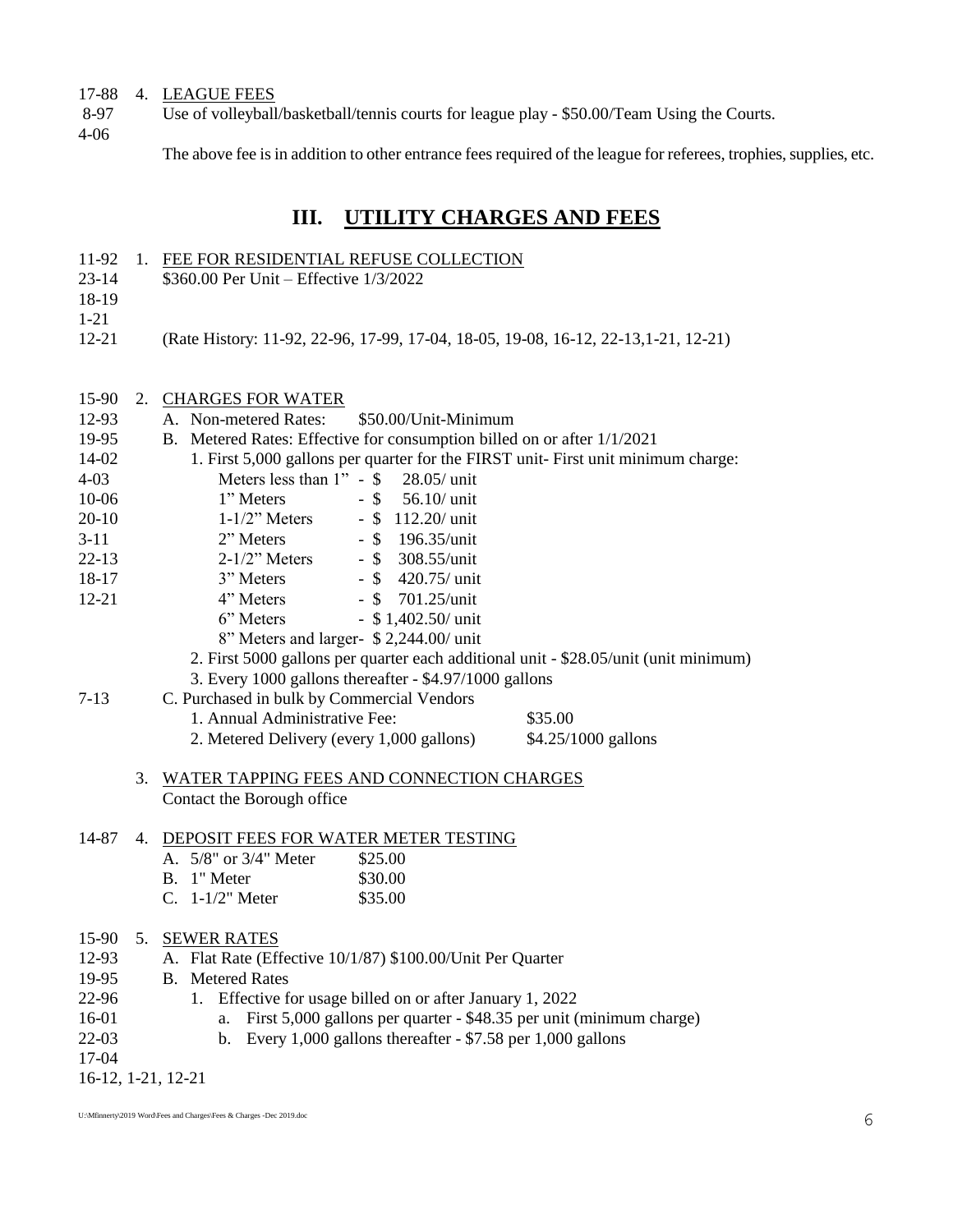### 6.SEWER LATERAL & CONNECTION CHARGE

Contact the Borough office

| $1-90$<br>WATER POLLUTION MANAGEMENT/WASTEWATER DISCHARGE PERMITS<br>7.<br>See also Section VI for the surcharge for failure to obtain permit. |     |                                                                                                                                                                                                                                          |  |
|------------------------------------------------------------------------------------------------------------------------------------------------|-----|------------------------------------------------------------------------------------------------------------------------------------------------------------------------------------------------------------------------------------------|--|
|                                                                                                                                                |     | \$150.00<br>A. Application Fee:                                                                                                                                                                                                          |  |
|                                                                                                                                                |     | <b>B.</b> Permit Fees:<br>Level I (Industrial Discharge Permits)<br>\$3000/year<br>Level II \$100.00/term of permit<br>Level III $$ 0.00/term of permit$                                                                                 |  |
| 18-95                                                                                                                                          |     | C. Fees for reviewing & responding to accidental discharge procedures & construction: \$500.00<br>D. Fees for filing appeals pursuant to the ordinance:<br>\$100 plus stenographic, advertising, & legal fees resulting from the appeal. |  |
|                                                                                                                                                |     |                                                                                                                                                                                                                                          |  |
| 14-04                                                                                                                                          |     | 8. STRENGTH OF WASTE DISCHARGE SURCHARGE RATES<br>A. For a single event - \$100.00<br>B. For an on-going discharge below the "action level" - $20¢$ per pound<br>C. For an on-going discharge above the "action level" - $40¢$ per pound |  |
| 14-87                                                                                                                                          |     | 9. FEES FOR USE OF SEWAGE ENFORCEMENT OFFICER<br>A. At filing of application plus costs billed to Borough by S.E.O.<br>\$50.00                                                                                                           |  |
| 6-97                                                                                                                                           | 10. | <b>CERTIFICATION FEES:</b><br>\$10.00<br>Water, Sewer and Refuse Accounts:                                                                                                                                                               |  |
| $6 - 18$                                                                                                                                       |     | 20-07 11. WATER SHUT OFF/TURN ON FEE:<br>A. During Public Works normal working hours (per contract):<br>\$40.00<br>B. All other hours, including holidays and weekends<br>\$100.00                                                       |  |
|                                                                                                                                                |     | BODS DOD WILDED MORD BISH<br>$\lambda$ measurement                                                                                                                                                                                       |  |

18-17 12. CHARGES FOR WATER METER INSTALLATION/REPLACEMENT OUTSIDE OF NORMAL WORKING HOURS

A. \$100 Minimum charge

B. \$45 per hour for all hours over two (2) hours.

## **IV. BUSINESS PERMITS AND LICENSES**

- 33-84 1. HEALTH LICENSE FEES \$25.00/Year
- 35-85 2. PEDDLER LICENSE FEES See also Section VI for the surcharge for failure to obtain permit A. Daily \$10.00
	- B. Monthly \$ 30.00
	- C. Yearly \$100.00
- 15-87 3. GARAGE/YARD SALES See also Section VI for the surcharge for failure to obtain permit. \$5.00
- 1-90 4. MECHANICAL AMUSEMENT DEVICES: \$25.00/Machine
	- 5. JUNKYARD PERMITS: \$50.00/Year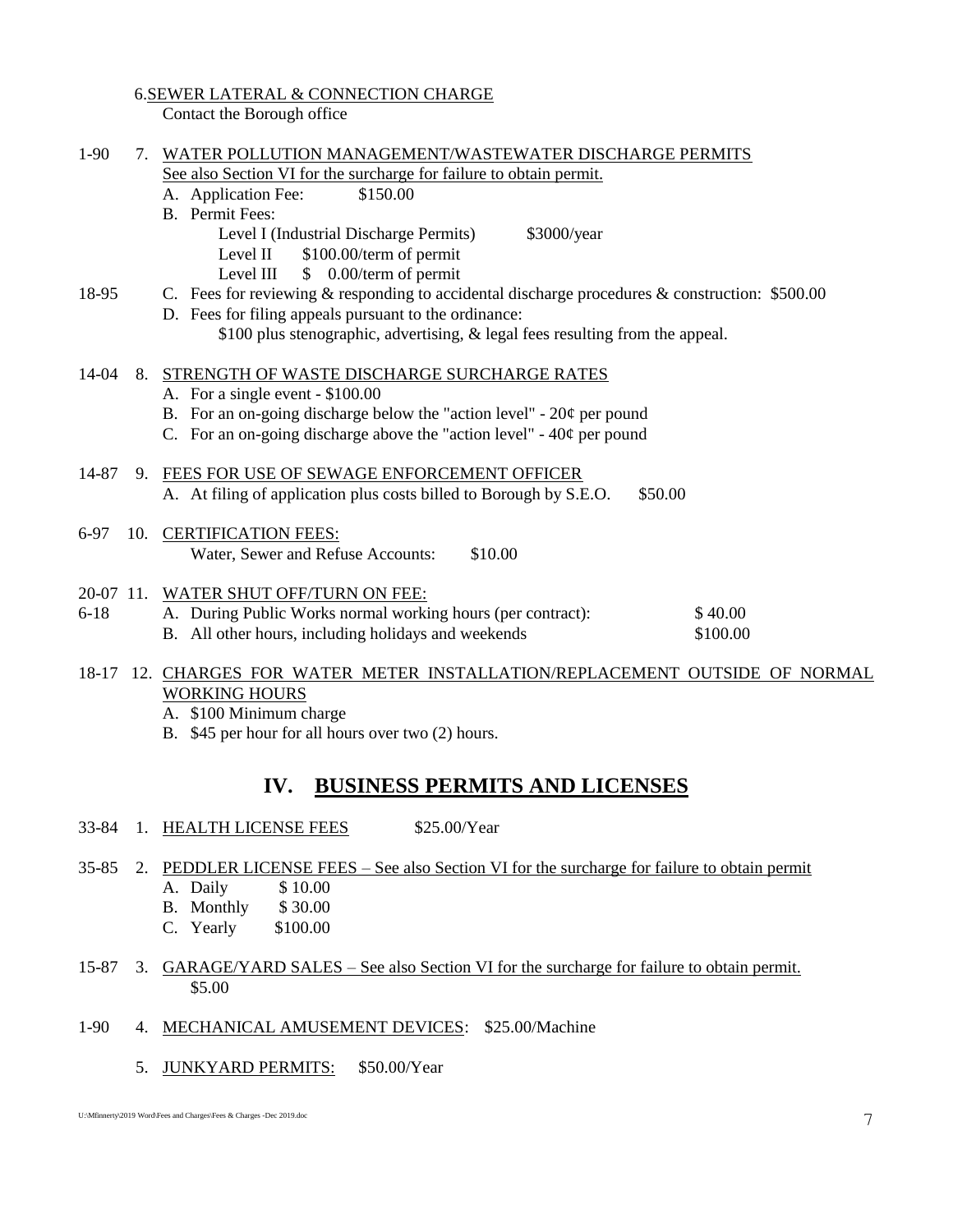#### 9-86 6. SOLID WASTE HAULERS LICENSE: \$25.00/Year/Hauler

### 11-97 7. LICENSING OF ELECTRICAL INSPECTORS AND/OR ELECTRICAL INSPECTION AGENCIES: \$50.00/Year

11-97 8. LICENSING OF PLUMBING CONTRACTORS: \$15.00/Year

#### 10-3 9. APARTMENT LICENSE:

- 16-12 A. Existing (as of June 2003) Rental Properties:
	- 1. Original application if submitted within sixty (60) days of the effective date of the ordinance and annual renewals, if applied prior to the termination of the existing license - \$50.00 per unit
	- 2. Original application if submitted more than sixty (60), but less than ninety (90), days from the effective date of the ordinance and renewals applications submitted after, but not more than thirty (30) days after the expiration of the existing license - \$50.00/unit plus \$10/license late fee.
	- 3. Original application submitted more than ninety (90) days after the effective date of the ordinance and renewal applications submitted more than thirty (30) days after the expiration of the existing license - \$50.00/unit plus \$25.00/license late fee.
	- B. Newly Created Rental Properties:
		- 1. Applications submitted prior to the first occupancy, or renewal submitted prior to the termination of the existing license - \$50.00 per unit.
		- 2. Renewal applications submitted after the expiration of the license, but not more than thirty (30) days after the termination of the existing license - \$50.00 per unit plus \$10.00/license late fee.
		- 3. License renewal applications submitted more than thirty (30) days after the expiration of the existing license - \$50.00 per unit plus \$25.00/license late fee.

# **V. GENERAL AND MISCELLANEOUS**

- 10-89 1. TOWING & STORAGE FEES:
	- A. Current Prevailing Towing Charge
	- B. Storage: \$5.00 Per Day
- 16-94 C. \$10.00 Per Day if Removed During Snow Emergency
- 35-85 2. PIGEONS- See also Section VI for the surcharge for failure to obtain permit: A. \$10.00 Per Year For Keeping Pigeons
- 11-97 B. \$25.00 Per Year For Inspections of Pigeons & Lofts

#### 14-87 3. FEES FOR UNHONORED CHECKS RETURNED TO THE BOROUGH OR 6-97 THE TAX COLLECTOR BY BANKING INSTITUTIONS: \$25.00 Per Check

- 12-93 4. CURB/SIDEWALK PERMITS See also Section VI for the surcharge for failure to obtain permit: \$20.00
- 12-93 5. STREET OPENING PERMITS See also Section VI for the surcharge for failure to obtain
- 12-01 permit: \$20.00 plus \$10.00 per square yard or fraction of a square yard to be opened. A. Degradation Fee: Rate is dollars per square yard of opening:
	- Less than one year \$50.00

two years 40.00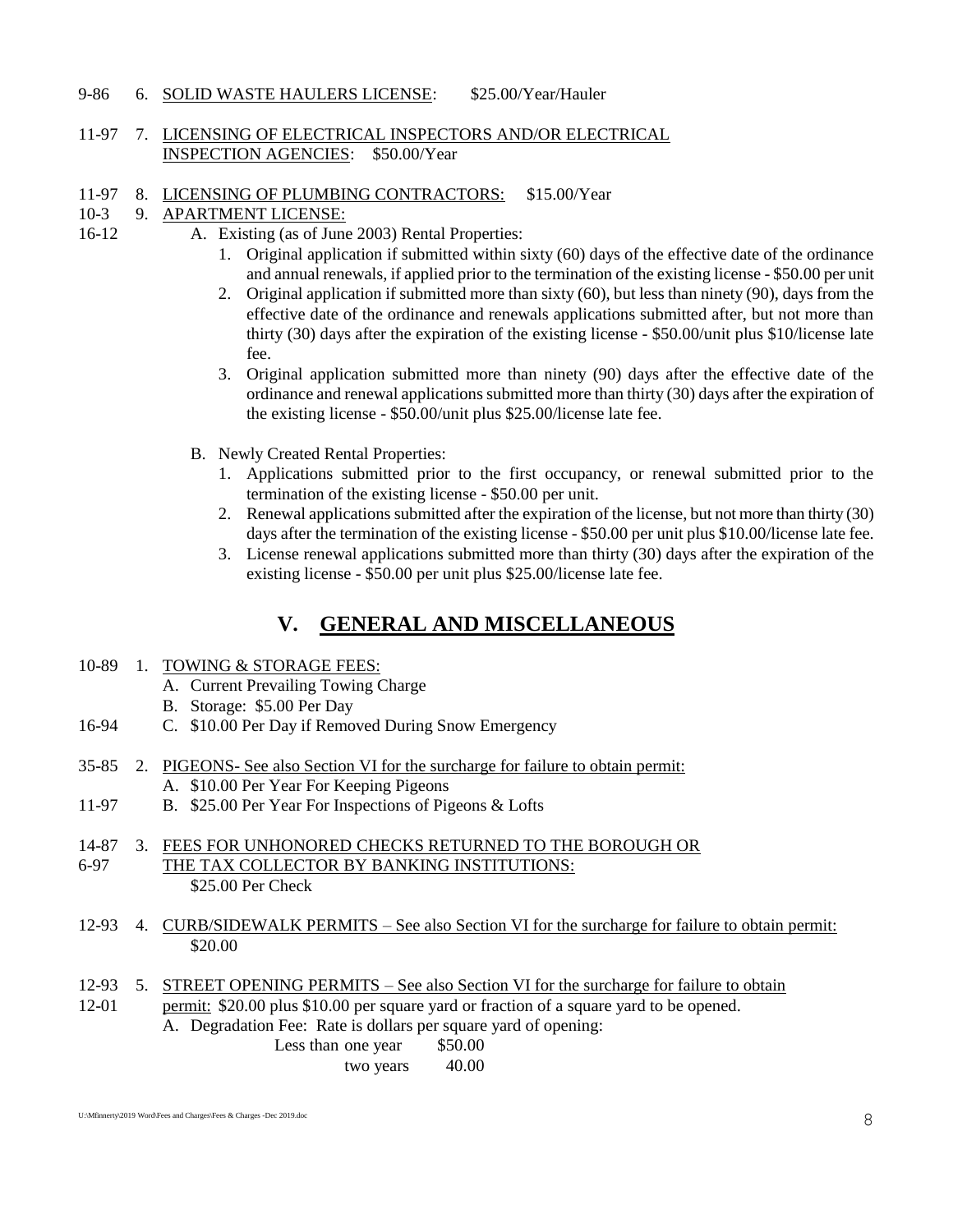| three years | 30.00 |
|-------------|-------|
| four years  | 20.00 |
| five years  | 10.00 |
| Thereafter  | 0.00  |

New installation or extension of existing lines: Multiplier of 2 times the above.

| 15-96<br>6.            | DUPLICATION OF PUBLIC RECORDS & PHOTOCOPYING:                                                                                                                                                         |                              |
|------------------------|-------------------------------------------------------------------------------------------------------------------------------------------------------------------------------------------------------|------------------------------|
| 15-08                  | A. Photocopying Per Page                                                                                                                                                                              |                              |
|                        |                                                                                                                                                                                                       |                              |
|                        |                                                                                                                                                                                                       |                              |
|                        |                                                                                                                                                                                                       |                              |
|                        |                                                                                                                                                                                                       |                              |
|                        | C. Certification of any document as a true                                                                                                                                                            |                              |
|                        |                                                                                                                                                                                                       |                              |
|                        | D. Postage or express mail charges to respond to                                                                                                                                                      | Actual cost                  |
|                        | request for public record by forwarding records                                                                                                                                                       | incurred by                  |
|                        |                                                                                                                                                                                                       | Borough                      |
|                        |                                                                                                                                                                                                       | Actual cost                  |
|                        | E. Reproduction of record by third party when                                                                                                                                                         | incurred by                  |
|                        |                                                                                                                                                                                                       |                              |
| 15-96                  | 7. DOCUMENT RESEARCH<br>For information and/or bill payment records older than twelve (12) months before the date of the request:<br>\$20.00 per hour billable in quarter hour increments.            |                              |
| 15-96<br>8.<br>$16-12$ | PROCESSING FEE FOR CIVIL SERVICE COMMISSION APPLICATIONS:                                                                                                                                             | \$50.00                      |
| $6-97$<br>$23-16$      | 9. TAX COLLECTOR FEES: (No charge to senior citizens for participation in the state's real estate<br>Tax Certification:<br>Up To \$20.00<br>tax rebate program.)<br>Duplicate Tax Bills: Up To \$5.00 |                              |
| $9 - 04$               | 11-01 10. FEES FOR POLICE SERVICES:<br>\$5.00 two $(2)$ pages or less<br>A. Incident Reports                                                                                                          |                              |
|                        | \$1.00 for each additional page<br>\$15.00                                                                                                                                                            |                              |
|                        | <b>B.</b> Reportable Accidents<br>C. Non-reportable Accidents<br>\$10.00                                                                                                                              |                              |
|                        | D. Local Criminal Checks<br>\$5.00                                                                                                                                                                    |                              |
|                        | E. Fingerprinting Fee<br>\$15.00                                                                                                                                                                      |                              |
|                        | 16-01 11. MOVING PERMITS: \$5.00                                                                                                                                                                      |                              |
|                        | 22-03 12. RENTAL RATES FOR BOROUGH OWNED PARKING LOTS:                                                                                                                                                | \$10.00/MONTH                |
| $7-07$                 | 13. ROLL OFF CONTAINERS/DUMPSTERS:                                                                                                                                                                    | \$30.00/30-DAY PERMIT PERIOD |
|                        | 19-10 14. WRITTEN VERIFICATION OF THE EXISTENCE AND EXTENSION OF A VALID PERMIT                                                                                                                       |                              |